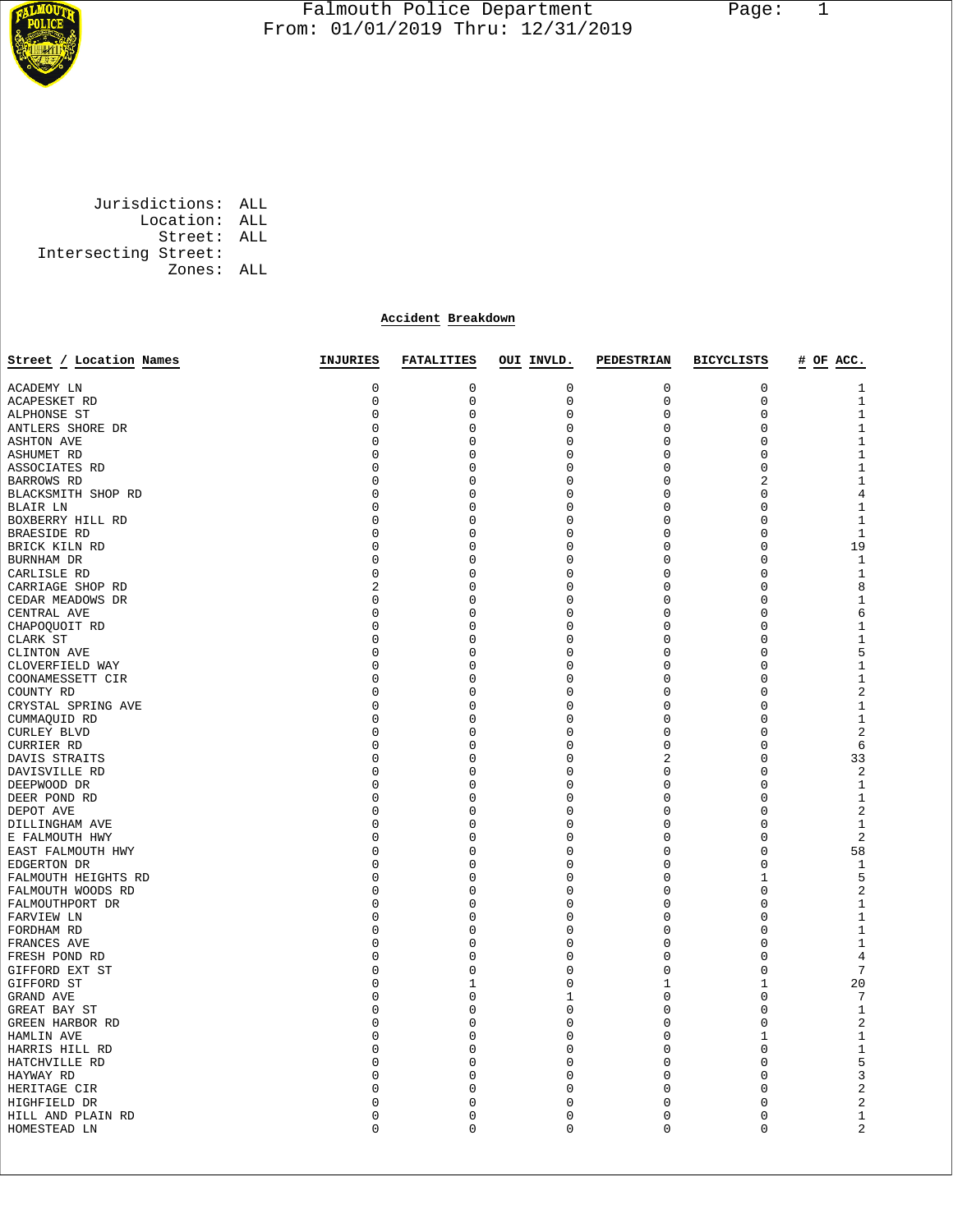## Falmouth Police Department Page: 2 From: 01/01/2019 Thru: 12/31/2019

| HUNT ST                      | 0        | 0           | 0                | 0             | 0             | 1                   |
|------------------------------|----------|-------------|------------------|---------------|---------------|---------------------|
| JAMIE LN                     | 0        | 0           | 0                | 0             | 0             | $\mathbf{1}$        |
| JOHN PARKER RD               | O        | 0           | 0                | $\Omega$      | 0             | 5                   |
| JONES RD                     | 0        | 0           | 0                | 0             | 0             | 23                  |
| KATHARINE LEE BATES          | 0        | 0           | 0                | 0             | 0             | 6                   |
| LAKEVIEW AVE                 | O<br>0   | 0           | 0                | 0             | 1<br>0        | $\overline{a}$      |
| LIBRARY LN<br>LITTLE FARM LN | O        | 0<br>0      | 0<br>0           | 0<br>0        | 0             | 1<br>1              |
| LOCUST ST                    | O        | 0           | 0                | 0             | 1             | 5                   |
| MAIN ST                      | 2        | 1           | 0                | 3             | 1             | 51                  |
| MARAVISTA AVE                | 0        | 0           | 0                | 0             | 1             | 8                   |
| MARAVISTA AVE EXT            | O        | 0           | 0                | 0             | 0             | 2                   |
| MBL ST                       | 0        | 0           | 0                | 0             | 0             | 1                   |
| MENAUHANT RD                 | O        | 0           | 0                | 0             | 0             | 12                  |
| METOXIT RD                   |          | 0           | 0                | 0             | $\Omega$      | 1                   |
| MILL FARM WAY                | $\left($ | 0           | 0                | 0             | 0             | 1                   |
| MILL RD                      | 0<br>O   | 0<br>0      | 0<br>0           | 0<br>0        | 0<br>0        | 1<br>1              |
| MILLFIELD ST<br>MINOT ST     | O        | 0           | 0                | 0             | 0             | 1                   |
| MURIEL LN                    | O        | 0           | 0                | 0             | 0             | 1                   |
| NOBSKA RD                    | O        | 0           | 0                | 0             | 0             | 1                   |
| NORTH FALMOUTH HWY           | O        | 0           | 0                | 0             | 1             | 10                  |
| NORTH MAIN ST                | 0        | 0           | 0                | 0             | 0             | 2                   |
| NURSERY RD                   | O        | 0           | 0                | 0             | 0             | 1                   |
| OLD BARNSTABLE RD            | 0        | 0           | 0                | 0             | 0             | 11                  |
| OLD MAIN RD                  |          | 0           | 0                | 1             | 1             | 4                   |
| OLD MEETING HOUSE RD         | O        | 0           | 0                | 0             | 0             | 4                   |
| OSTROM RD                    | 0<br>O   | 0<br>0      | 0<br>0           | 0             | 0<br>0        | 1<br>3              |
| OX BOW RD<br>OYSTER POND RD  | O        | 0           | 0                | 0<br>0        | 0             | 2                   |
| PALMER AVE                   | 0        | $\Omega$    | 1                | 0             | 0             | 25                  |
| PINE RIDGE RD                | O        | 0           | 0                | 0             | 0             | 1                   |
| PINECREST BEACH DR           | O        | 0           | 0                | 0             | 0             | 1                   |
| PLUM HOLLOW RD               | O        | 0           | 0                | 0             | 0             | 1                   |
| QUAKER RD                    | 0        | 0           | 0                | 0             | 0             | 5                   |
| QUISSETT AVE                 | $\left($ | 0           | 0                | 1             | 0             | 5                   |
| RAILROAD AVE                 | 0        | $\Omega$    | 0                | 0             | 0             | 4                   |
| RANCH RD                     | O        | 0           | 0                | 0             | 0             | 1                   |
| RANDOLPH ST<br>RANSOM RD     |          | 0<br>0      | 0<br>0           | 0<br>0        | $\Omega$<br>0 | $\overline{c}$<br>1 |
| RED BROOK RD                 | 0        | 0           | 0                | 0             | 0             | 1                   |
| RT 151                       | ٦        | 0           | 0                | 1             | 0             | 53                  |
| RT 28 NORTH                  | 0        | $\Omega$    | 0                | 0             | 0             | 10                  |
| RT 28 NORTH OFF RAMP         | 0        | 0           | 0                | 0             | 0             | 1                   |
| RT 28 NORTHBOUND             | O        | 0           | 0                | 0             | 0             | $\mathbf{1}$        |
| RT 28 SOUTH                  |          | 0           | 0                | 0             | 0             | 7                   |
| SADYS LN                     |          | 0           | 0                | 0             | 0             | 1                   |
| SAINT ANNES LN               |          | 0<br>0      | 0                | 0<br>$\Omega$ | 0<br>0        | 1                   |
| SAM TURNER RD<br>SANDWICH RD |          | 1           | 0<br>1           | 1             | 2             | 3<br>37             |
| SCHOOL ST                    | O        | $\mathbf 0$ | $\mathbf 0$      | 0             | $\Omega$      | 2                   |
| SCRANTON AVE                 |          | $\cap$      | $\mathbf 0$      | 0             | 1             | $\mathsf{R}$        |
| SEACOAST SHORES BLVD         | 0        | 0           | 0                | $\mathsf 0$   | 0             |                     |
| SEASPRAY DR                  |          | 0           | 0                | 0             | 0             |                     |
| SERVICE RD                   | U        | 0           | 0                | 0             | 0             |                     |
| SHORE ST                     |          | 0           | 0                | 0             | 0             |                     |
| SILVER BEACH AVE             |          | 0           | 0                | 0             | 0             |                     |
| SIPPEWISSETT RD              |          | 0<br>0      | 0<br>0           | 0<br>0        | 0<br>0        | 4<br>1              |
| SOPHIE LN<br>SPRING BARS RD  |          | 0           | $\mathbf 0$      | 0             | 0             | 7                   |
| STUDLEY ST                   |          | $\Omega$    | 0                | 0             | 0             | 1                   |
| SURF DR                      |          | 0           | 0                | 0             | O             | $\overline{c}$      |
| TAMARACK RD                  |          | $\Omega$    | $\mathbf 0$      | 0             | O             | 1                   |
| TEATICKET HWY                |          | 0           | 1                | 2             | 5             | 122                 |
| TER HEUN DR                  |          | 0           | $\mathbf 0$      | 1             | 0             | 7                   |
| THOMAS B LANDERS RD          |          | $\Omega$    | 1                | 0             | 0             | 10                  |
| TIMOTHY BOURNE CARTWAY       |          | 0           | $\mathbf 0$      | 0             | 0             | 1                   |
| TOWN HALL SQ                 |          | 0           | 0                | 0             | O             | 4                   |
| TROTTING PARK RD             |          | 0<br>0      | 0<br>$\mathbf 0$ | 0<br>0        | $\Omega$<br>0 | 5<br>1              |
| TURNER RD<br>UNKNWOWN        | 0        | 0           | $\mathbf 0$      | 0             | 0             | $\mathbf{1}$        |
| VERNON AVE                   | 0        | 0           | 0                | 0             | 0             | 1                   |
| VIDAL AVE                    | 0        | 0           | 0                | 0             | 0             | 1                   |